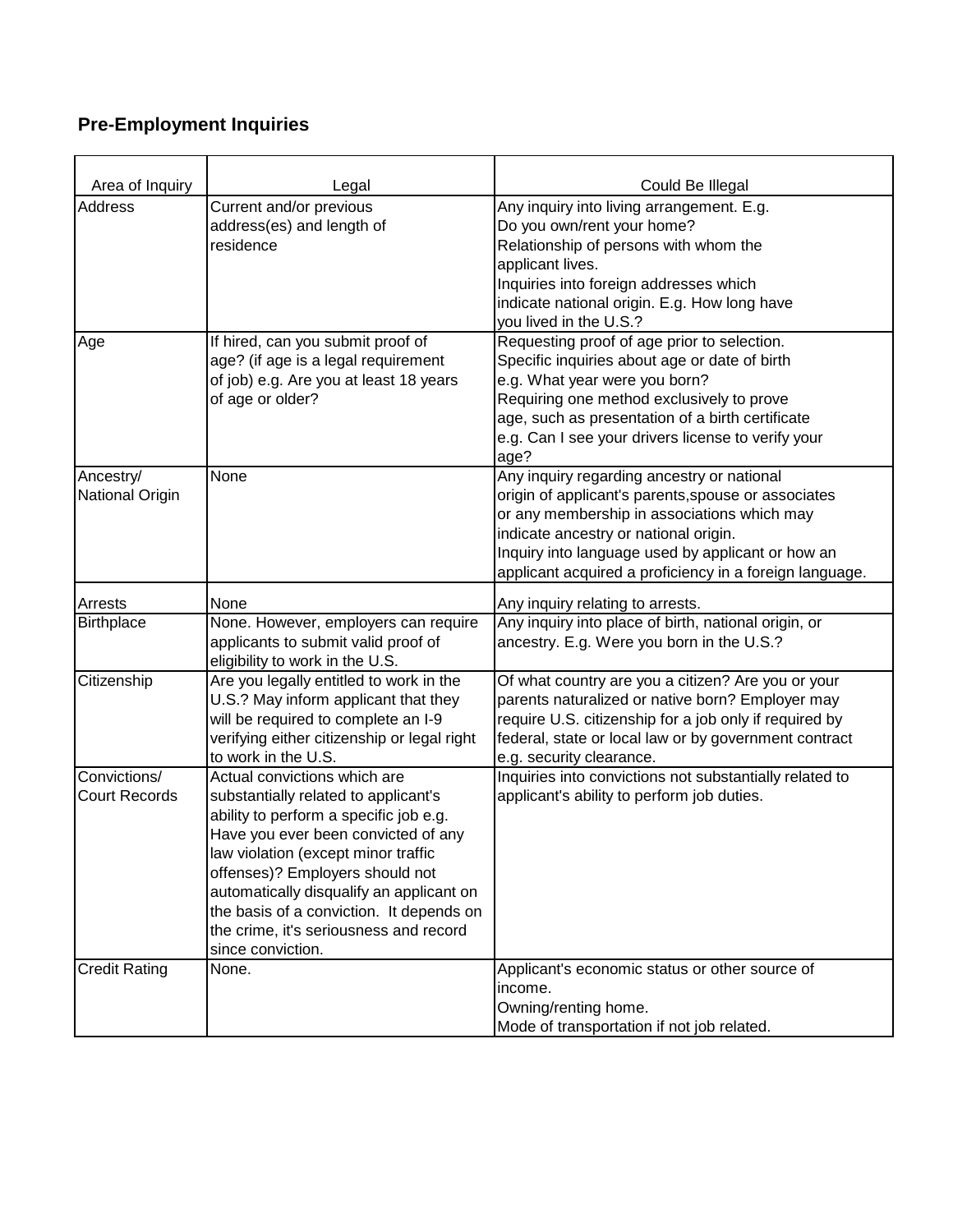| Area of Inquiry           | Legal                                                                                                                                                                                                                                                                                                                                                                                              | Could Be Illegal                                                                                                                                                                                                                                                                                                                                                                           |
|---------------------------|----------------------------------------------------------------------------------------------------------------------------------------------------------------------------------------------------------------------------------------------------------------------------------------------------------------------------------------------------------------------------------------------------|--------------------------------------------------------------------------------------------------------------------------------------------------------------------------------------------------------------------------------------------------------------------------------------------------------------------------------------------------------------------------------------------|
| Dependents                | None.                                                                                                                                                                                                                                                                                                                                                                                              | Any/number/names/ages of children? Child care<br>arrangements.<br>Marital status.                                                                                                                                                                                                                                                                                                          |
| Education                 | Schools attended. E.g. What is highest<br>grade completed? Specific vocational/<br>professional education.<br>Language, office or other skills if<br>substantially related to ability to perform<br>job.<br>Verification of diploma, degree or course<br>training is permissible if a regular part<br>of background checking process. E.g.<br>Can you submit a copy of your college<br>transcript? | Nationality or religious affiliation of schools.<br>How language skills acquired.<br>Requiring education beyond minimum required to<br>adequately perform job could have disparate impact.<br>Asking dates of graduation could evidence age<br>discrimination unless used to verify attendance.                                                                                            |
| Emergency                 | Name of person to contact in                                                                                                                                                                                                                                                                                                                                                                       | Requiring the name of a relative to be contacted.                                                                                                                                                                                                                                                                                                                                          |
| Contact                   | emergency.                                                                                                                                                                                                                                                                                                                                                                                         |                                                                                                                                                                                                                                                                                                                                                                                            |
| Experience                | Work experience. Countries visited.                                                                                                                                                                                                                                                                                                                                                                |                                                                                                                                                                                                                                                                                                                                                                                            |
| <b>Disabilities</b>       | Can you perform the essential functions<br>of this position? May ask for demonstration<br>or how applicant would perform essential<br>job functions, if required of all applicants.                                                                                                                                                                                                                | Do you have any disabilities? List all serious illnesses<br>for past five years.<br>General inquiries concerning disabilities or physical<br>conditions which do not relate to applicant's fitness<br>to perform job.<br>Inquiries into receipt of worker's compensation<br>before job offer.<br>Physical exam, if required only of some applicants,<br>whether before or after selection. |
| Language<br><b>Skills</b> | If required to perform job.                                                                                                                                                                                                                                                                                                                                                                        | Requiring a level of language proficiency or the use of<br>a particular language at all times if not substantially<br>related to job duties.<br>"Mother tongue" or language commonly used by<br>applicant.<br>How applicant acquired proficiency in a foreign<br>language.                                                                                                                 |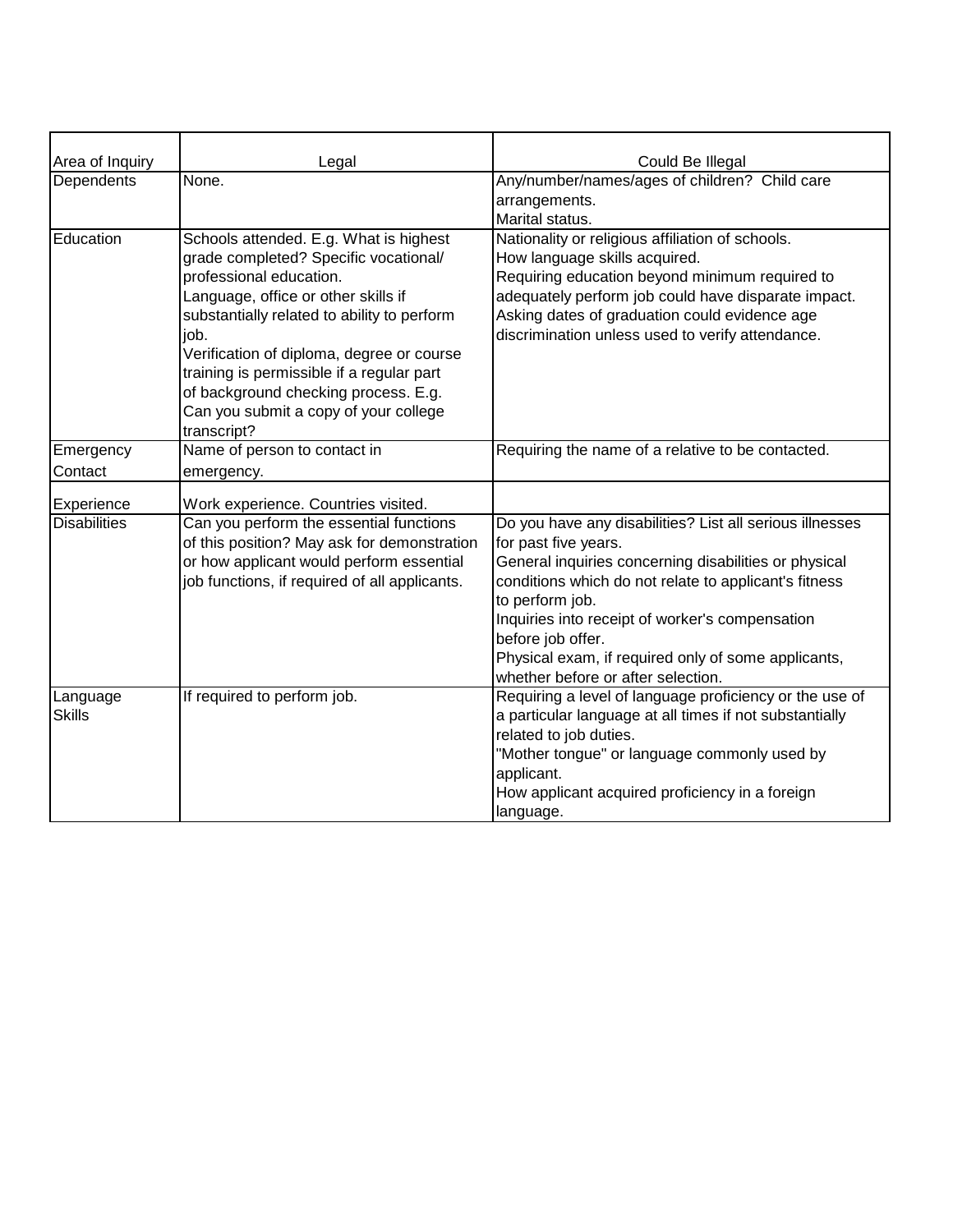| Area of Inquiry<br><b>Marital</b> | Legal<br>Mrs., Miss, Ms. When made in                       | Could Be Illegal<br>Are you single, married, divorced, seperated, widowed?                                   |
|-----------------------------------|-------------------------------------------------------------|--------------------------------------------------------------------------------------------------------------|
| <b>Status</b>                     | good faith and not for the                                  | Questions concerning pregnancy, birth control, children                                                      |
|                                   | purpose of discrimination.                                  | or future child bearing plans.                                                                               |
|                                   | Whether applicant can meet specific                         | Spouse's name, age, place of employment or income.                                                           |
|                                   | work schedules. E.g. Can you work                           | Married to or engaged to marry a current employee of                                                         |
|                                   | overtime with little or no advance                          | the employer (for employers of 26 or more employees                                                          |
|                                   | notice?                                                     | in Colorado).                                                                                                |
|                                   | Any other commitments which might                           |                                                                                                              |
|                                   | hinder attendance.                                          |                                                                                                              |
|                                   | Anticipated duration on the job or                          |                                                                                                              |
|                                   | anticipated absences if asked of both                       |                                                                                                              |
|                                   | males and females.                                          |                                                                                                              |
| Military                          | Military experience and education in                        | Type or date of discharge. E.g. Did you receive an                                                           |
| Record                            | the armed forces of the United States                       | dishonorable discharge?                                                                                      |
|                                   | which relates to specific job duties.                       | Applicant's general military service which is not                                                            |
|                                   |                                                             | substantially related to ability to perform specific                                                         |
|                                   |                                                             | job duties.                                                                                                  |
| Miscellaneous                     | Notice that misstatements,                                  | Any non-job-related inquiry which is unnecessary to                                                          |
|                                   | omissions, or any false information on                      | determine an applicants eligibility for employment.                                                          |
|                                   | application may result in discharge.                        |                                                                                                              |
| Name                              | For purposes of verifying your<br>background and employment | Inquiries about former names which have been changed<br>by court order or otherwise if not required to check |
|                                   | information, have you ever worked                           | necessary records. E.g. What is your maiden name?                                                            |
|                                   | under another name?                                         | Is your last name Polish?                                                                                    |
|                                   | Is additional information concerning                        |                                                                                                              |
|                                   | change of name necessary to check                           |                                                                                                              |
|                                   | work or education records? If yes,                          |                                                                                                              |
|                                   | explain.                                                    |                                                                                                              |
| Organizations                     | Membership and offices held in                              | List all organizations, clubs or societies to which you                                                      |
|                                   | organizations which relate to an                            | belong.                                                                                                      |
|                                   | applicant's ability to perform a                            | Inquires about membership in organizations which                                                             |
|                                   | particular job.                                             | would indicate race, color, national origin, ancestry,                                                       |
|                                   |                                                             | sex, disability, and creed or religion.                                                                      |
|                                   |                                                             | Inquires into a person's union beliefs or affiliation.                                                       |
| Photograph                        | May be required after hire.                                 | Suggested or requested prior to hiring unless based on                                                       |
|                                   |                                                             | a bona fide occupational qualification (BFOQ).                                                               |
| Physical                          | Only those necessary to perform                             | Any inquires unrelated to the abilities necessary to                                                         |
| Characteristics                   | substantial job duties. Can condition                       | perform essentail job duties.                                                                                |
| (eg height or                     | job on post-offer physical examination                      |                                                                                                              |
| weight)                           | provided all entering employees in the                      |                                                                                                              |
|                                   | same job category undergo the exam                          |                                                                                                              |
|                                   | and the exam is job-related. Some                           |                                                                                                              |
|                                   | courts have rejected claims of a                            |                                                                                                              |
|                                   | BFOQ and required an employer to                            |                                                                                                              |
|                                   | provide reasonable accommodation.                           |                                                                                                              |